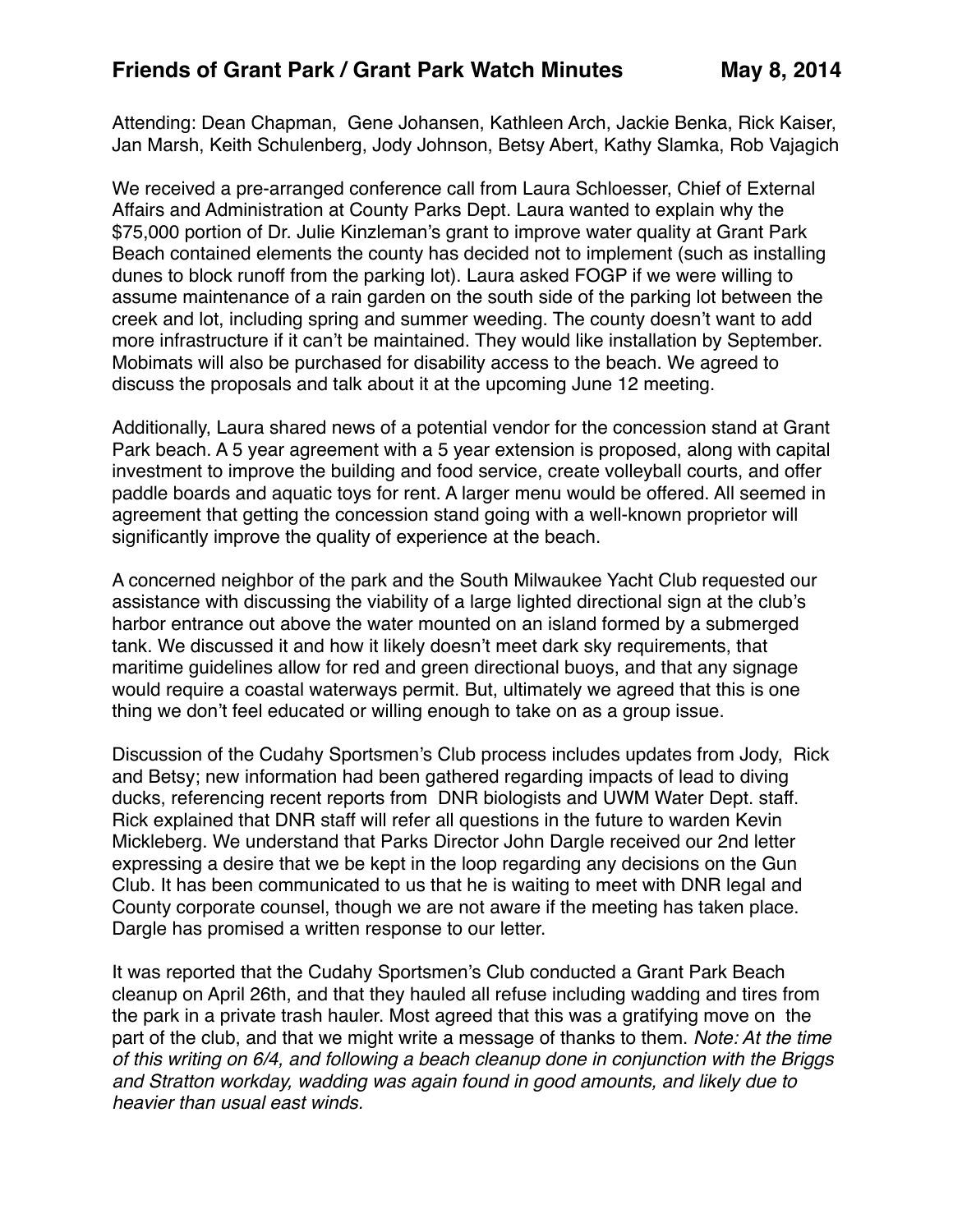## Friends of Grant Park / Grant Park Watch Minutes May 8, 2014

Briggs and Stratton volunteers are scheduled to work in Grant Park on May 17th to dig post holes and pour concrete footings preparatory to a new bluff top fence installation as well as doing park cleanup. A fence of pressure treated pine will be erected along southern upper ridge of Seven Bridges ravine following the foot path there. Betsy will also put volunteers to work to complete planting on our 2013 slope restoration project using native plants.

Keith agreed to meet with Chris Ponteri from Longrun Athletics to determine a course for the Lake Michigan trail marathon scheduled to go through the park this August. Our concern has been that the trails be used carefully, and that runners are monitored so that shortcuts through potentially sensitive natural areas be forbidden. We have agreed to provide volunteers for this run in return for a donation from the organizers.

We reminded the group that WeedOuts were on schedule for Saturdays in the month of May. Garlic mustard had, thus far, not shown much growth given the colder temps resulting in the first session's cancellation.

Betsy raised the issue of dog waste in the park suggesting we fund waste dispensers. It came to her attention during the winter that numerous dog walkers are simply allowing their dogs to run off leash and defecate where they ran in the woods. This becomes an issue for those who will be working weed outs. She will discuss with unit coordinator Matt Collins and get back to the group.

Betsy also spoke of her talk with Parks Marketing Director, Jeff Baudry, about having a symphony quartet play at Grant Park sometime this summer. His response was that he didn't think there was enough interest to draw 300 people.

We read through suggested improvements for next year's Pullin' o' the Green Irish party:

- Too much beer. Next year 1/4 bbl of amber, 1/4 bbl of stout
- Short on Corned Beef entree (order 110 next year)
- Offer combination plate as a 4th menu option
- Get 501(c)(3) number from Park People for bakery and butter purchase. GFS also asked for  $501(c)(3)$
- Play up "fun" element when recruiting the National Honor Society
- Expand volunteer base and organize: Kelly Sr. Center, Marquette U., Divine Mercy Parish, Boy Scout Troops, Girl Scout Troops, National Honor Society, Cudahy Sportsmen't Club
- Sell more tickets next year (assume some no shows; seat at bar if necessary 70 tickets per seating (not 60)
- Try Ace Hardware as ticket vendor
- Consider selling bar tickets only (sit & listen & drink, no food)
- Consider offering Garlic Mustard Pickers CD's for sale at ticket vendors
- Ask guests how they heard of our event
- Approx. 10% walk in tickets sold
- FOGP name tags or T-shirts "I am a Friend of Grant Park"